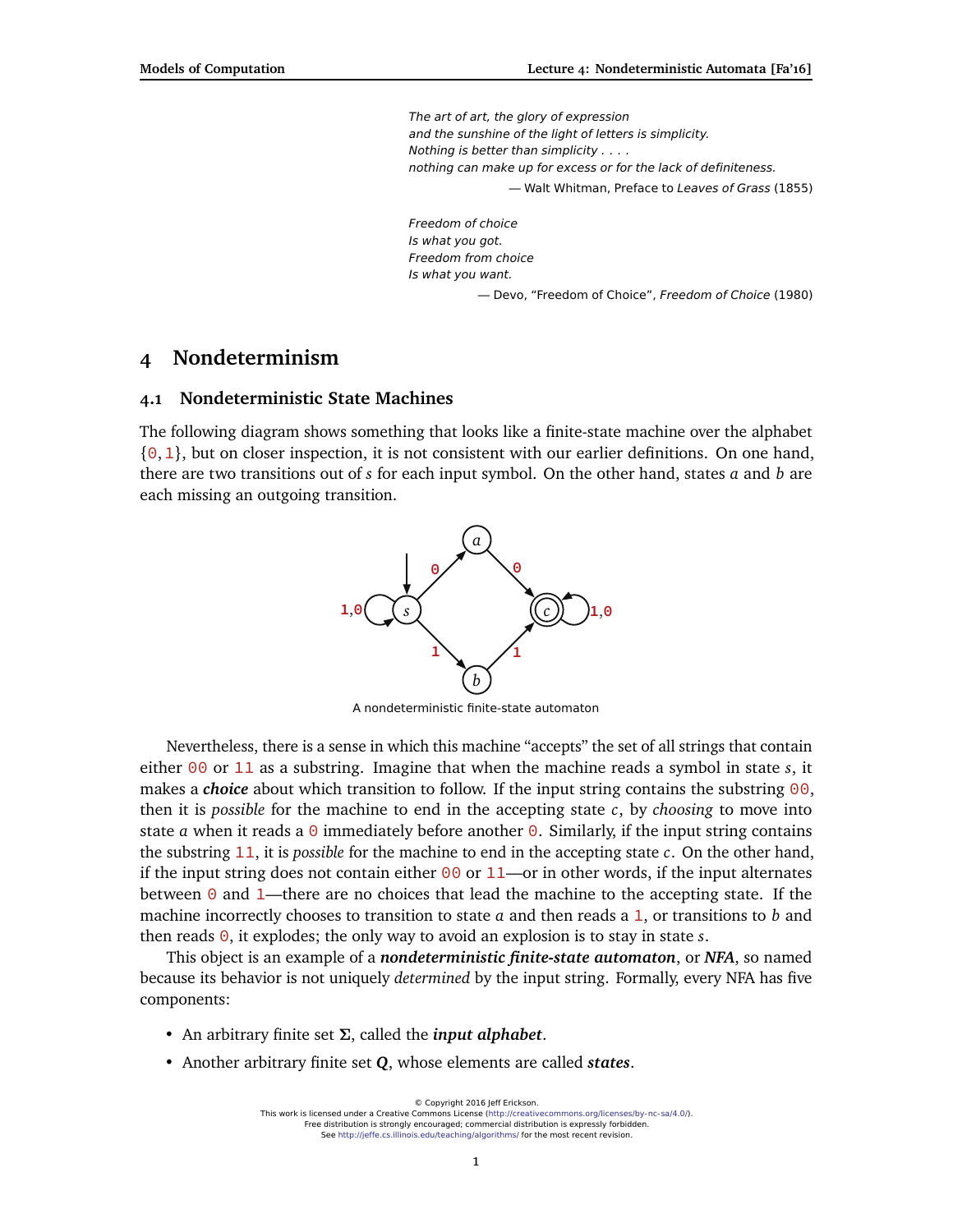- An arbitrary *transition* function  $\delta$  :  $Q \times \Sigma \rightarrow 2^Q$ .
- A *start state*  $s \in Q$ .
- A subset *A* ⊆ *Q* of *accepting states*.

The only difference from the formal definition of *deterministic* finite-state automata is the domain of the transition function. In a DFA, the transition function always returns a single state; in an NFA, the transition function returns a *set* of states, which could be empty, or all of *Q*, or anything in between.

Just like DFAs, the behavior of an NFA is governed by an *input string w* ∈ *Σ* ∗ , which the machine reads one symbol at a time, from left to right. Unlike DFAs, however, an NFA does not maintain a single current state, but rather a *set* of current states. Whenever the NFA reads a symbol *a*, its set of current states changes from *C* to  $\bigcup_{q\in C}\delta(q,a).$  After all symbols have been read, the NFA *accepts w* if its current state set contains *at least one* accepting state and *rejects w* otherwise. In particular, if the set of current states ever becomes empty, it will stay empty forever, and the NFA will reject.

More formally, we define the function  $\delta^*$ :  $Q \times \Sigma^* \to 2^Q$  that transitions on *strings* as follows:

$$
\delta^*(q, w) := \begin{cases} \{q\} & \text{if } w = \varepsilon, \\ \bigcup_{r \in \delta(q, a)} \delta^*(r, x) & \text{if } w = ax. \end{cases}
$$

The NFA  $(Q, \Sigma, \delta, s, A)$  *accepts*  $w \in \Sigma^*$  if and only if  $\delta^*(s, w) \cap A \neq \emptyset$ .

We can equivalently define an NFA as a directed graph whose vertices are the states *Q*, whose edges are labeled with symbols from *Σ*. We no longer require that every vertex has exactly one outgoing edge with each label; it may have several such edges or none. An NFA accepts a string *w* if the graph contains *at least one* walk from the start state to an accepting state whose label is *w*.

## **4.2 Intuition**

There are at least three useful ways to think about non-determinism.

**Clairvoyance.** Whenever an NFA reads symbol *a* in state *q*, it *chooses* the next state from the set  $\delta(q, a)$ , always *magically* choosing a state that leads to the NFA accepting the input string, unless no such choice is possible. As the BSD fortune file put it, "Nondeterminism means never having to say you're wrong."<sup>1</sup> Of course real machines can't actually look into the future; that's why I used the word "magic".

**Parallel threads.** An arguably more "realistic" view is that when an NFA reads symbol *a* in state *q*, it spawns an independent execution thread for each state in  $\delta(q, a)$ . In particular, if *δ*(*q*, *a*) is empty, the current thread simply dies. The NFA accepts if *at least one* thread is in an accepting state after it reads the last input symbol.

Equivalently, we can imagine that when an NFA reads symbol  $a$  in state  $q$ , it branches into several parallel universes, one for each state in  $\delta(q, a)$ . If  $\delta(q, a)$  is empty, the NFA destroys the universe (including itself). Similarly, if the NFA finds itself in a non-accepting state when the input ends, the NFA destroys the universe. Thus, when the input is gone, only universes in which

<span id="page-1-0"></span><sup>&</sup>lt;sup>1</sup>This sentence is a riff on a horrible aphorism that was (sadly) popular in the US in the 70s and 80s. Fortunately, everyone seems to have forgotten the original saying, except for that one time it was parodied on the Simpsons.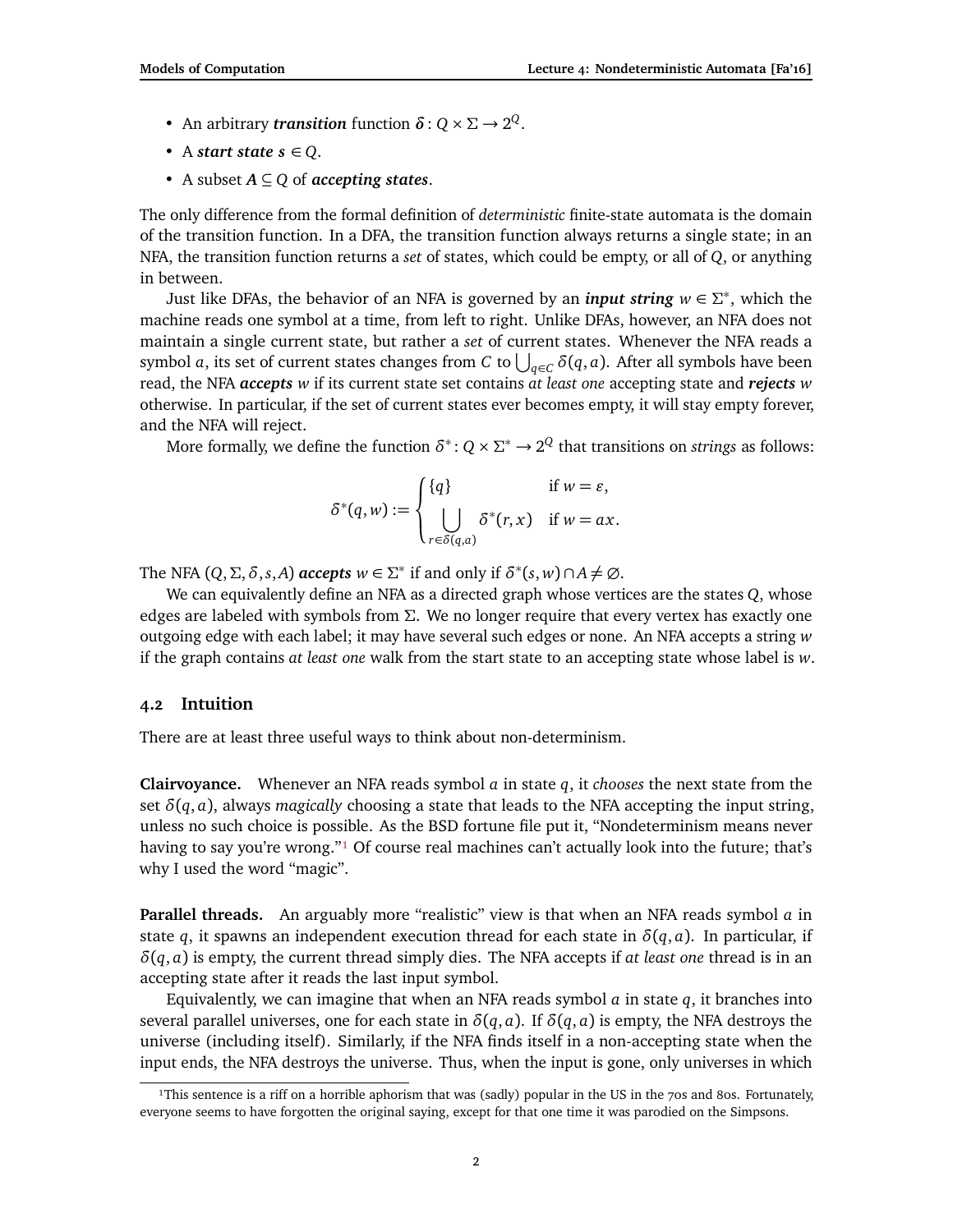the NFA somehow chose a path to an accept state still exist. One slight disadvantage of this metaphor is that if an NFA reads a string that is not in its language, it destroys *all* universes.

**Proofs/oracles.** Finally, we can treat NFAs not as a mechanism for *computing* something, but as a mechanism for *verifying proofs*. If we want to *prove* that a string *w* contains one of the suffixes 00 or 11, it suffices to demonstrate a single walk in our example NFA that starts at *s* and ends at *c*, and whose edges are labeled with the symbols in *w*. Equivalently, whenever the NFA faces a nontrivial choice, the prover can simply tell the NFA which state to move to next.

This intuition can be formalized as follows. Consider a *deterministic* finite state machine whose input alphabet is the product  $\Sigma \times \Omega$  of an *input* alphabet  $\Sigma$  and an *oracle* alphabet  $\Omega$ . Equivalently, we can imagine that this DFA reads simultaneously from two strings of the same length: the *input* string *w* and the *oracle* string *ω*. In either formulation, the transition function has the form  $\delta: Q \times (\Sigma \times \Omega) \to Q$ . As usual, this DFA accepts the pair  $(w, \omega) \in (\Sigma \times \Omega)^*$  if and only if  $\delta^*(s,(w,\omega)) \in A$ . Finally, *M* nondeterministically accepts the string  $w \in \Sigma^*$  if there is an oracle string  $\omega \in \Omega^*$  with  $|\omega| = |w|$  such that  $(w, \omega) \in L(M)$ .

### 4.3  $\varepsilon$ -Transitions

It is fairly common for NFAs to include so-called  $\varepsilon$ -transitions, which allow the machine to change state without reading an input symbol. An NFA with  $\varepsilon$ -transitions accepts a string  $w$ if and only if there is a sequence of transitions  $s \xrightarrow{a_1} q_1 \xrightarrow{a_2} q_2 \xrightarrow{a_3} \cdots \xrightarrow{a_\ell} q_\ell$  where the final state  $q_\ell$  is accepting, each  $a_i$  is either  $\varepsilon$  or a symbol in  $\Sigma$ , and  $a_1 a_2 \cdots a_\ell = w$ .

For example, consider the following NFA with  $\varepsilon$ -transitions. (For this example, we indicate the *g*-transitions using large red arrows; we won't normally do that.) This NFA deliberately has more  $\varepsilon$ -transitions than necessary.



An NFA with  $\varepsilon$ -transitions

The NFA starts as usual in state *s*. If the input string is 100111, the the machine might non-deterministically choose the following transitions and then accept.

$$
s \xrightarrow{1} s \xrightarrow{\varepsilon} d \xrightarrow{\varepsilon} a \xrightarrow{0} b \xrightarrow{0} c \xrightarrow{\varepsilon} d \xrightarrow{1} e \xrightarrow{1} f \xrightarrow{\varepsilon} e \xrightarrow{1} f \xrightarrow{\varepsilon} c \xrightarrow{\varepsilon} g
$$

More formally, the transition function in an NFA with  $\varepsilon$ -transitions has a slightly larger  ${\rm domain}\,\, \delta: Q\times (\Sigma\cup\{\varepsilon\})\to 2^Q.$  The  $\varepsilon\text{-}reach$  of a state  $q\in Q$  consists of all states  $r$  that satisfy one of the following conditions:

- either  $r = q$ ,
- or  $r \in \delta(q', \varepsilon)$  for some state  $q'$  in the  $\varepsilon$ -reach of  $q$ .

In other words, *r* is in the  $\varepsilon$ -reach of *q* if there is a (possibly empty) sequence of  $\varepsilon$ -transitions leading from *q* to *r*. For example, in the example NFA above, the  $\varepsilon$ -reach of state  $f$  is  $\{a, c, d, f, g\}$ .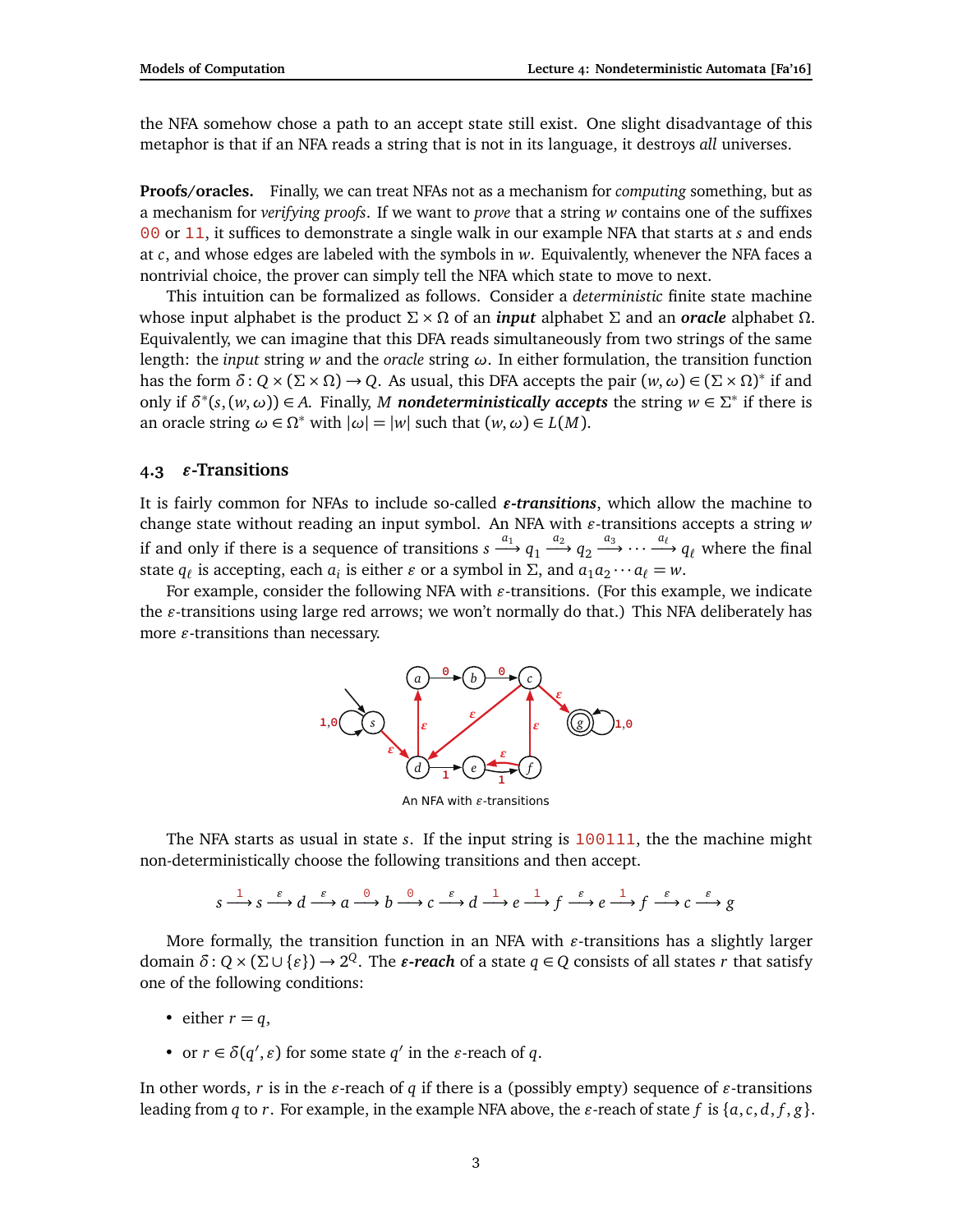Now we redefine the extended transition function  $\delta^* \colon Q \times \Sigma^* \to 2^Q$ , which transitions on arbitrary strings, as follows:

$$
\delta^*(p, w) := \begin{cases} \varepsilon\text{-reach}(p) & \text{if } w = \varepsilon, \\ \bigcup_{r \in \varepsilon\text{-reach}(p)} \bigcup_{q \in \delta(r, a)} \delta^*(q, x) & \text{if } w = ax. \end{cases}
$$

If we abuse notation by writing  $\delta(S, a) = \bigcup_{q \in S} \delta(q, s)$  and  $\delta^*(S, a) = \bigcup_{q \in S} \delta^*(q, s)$  and  $\epsilon$ -reach(*S*, *a*) =  $\bigcup_{q \in S} \epsilon$ -reach(*q*,*s*) for any subset of states *S* ⊆ *Q*, this definition simplifies as follows:

$$
\delta^*(p, w) := \begin{cases} \varepsilon\text{-reach}(p) & \text{if } w = \varepsilon, \\ \delta^*(\delta(\varepsilon\text{-reach}(p), a), x) & \text{if } w = ax. \end{cases}
$$

Finally, as usual an NFA with  $\varepsilon$ -transitions accepts a string  $w$  if  $\delta^*(s,w)$  contains at least one accepting state.

Although it may appear at first that  $\varepsilon$ -transitions give us a more powerful set of machines, NFAs with and without *ε*-transitions are actually equivalent. Given an NFA  $M = (\Sigma, Q, s, A, \delta)$ with  $\varepsilon$ -transitions, we can construct an equivalent NFA  $M'=(\Sigma,Q',s',A',\delta')$  without  $\varepsilon$ -transitions as follows:

$$
Q' := Q
$$
  
\n
$$
s' = s
$$
  
\n
$$
A' = \{q \in Q \mid \varepsilon\text{-reach}(q) \cap A \neq \emptyset\}
$$
  
\n
$$
\delta'(q, a) = \delta(\varepsilon\text{-reach}(q), a)
$$

Straightforward definition-chasing now implies that *M* and *M'* accept exactly the same language. Thus, whenever we reason about or design NFAs, we are free to either allow or forbid  $\varepsilon$ -transitions, whichever is more convenient for the task at hand.

For example, our previous NFA would be transformed into the following equivalent NFA without  $\varepsilon$ -transitions. The NFA on the right has two unreachable states  $a$  and  $d$ , but whatever.



An NFA with  $\varepsilon$ -transitions, and an equivalent NFA without  $\varepsilon$ -transitions

### **4.4 Kleene's Theorem**

We are now finally in a position to prove the following fundamental fact, first observed by Steven Kleene in 1951:

**Theorem 4.1.** *A language L can be described by a regular expression if and only if L is the language accepted by a DFA.*

We will prove Kleene's fundamental theorem in four stages: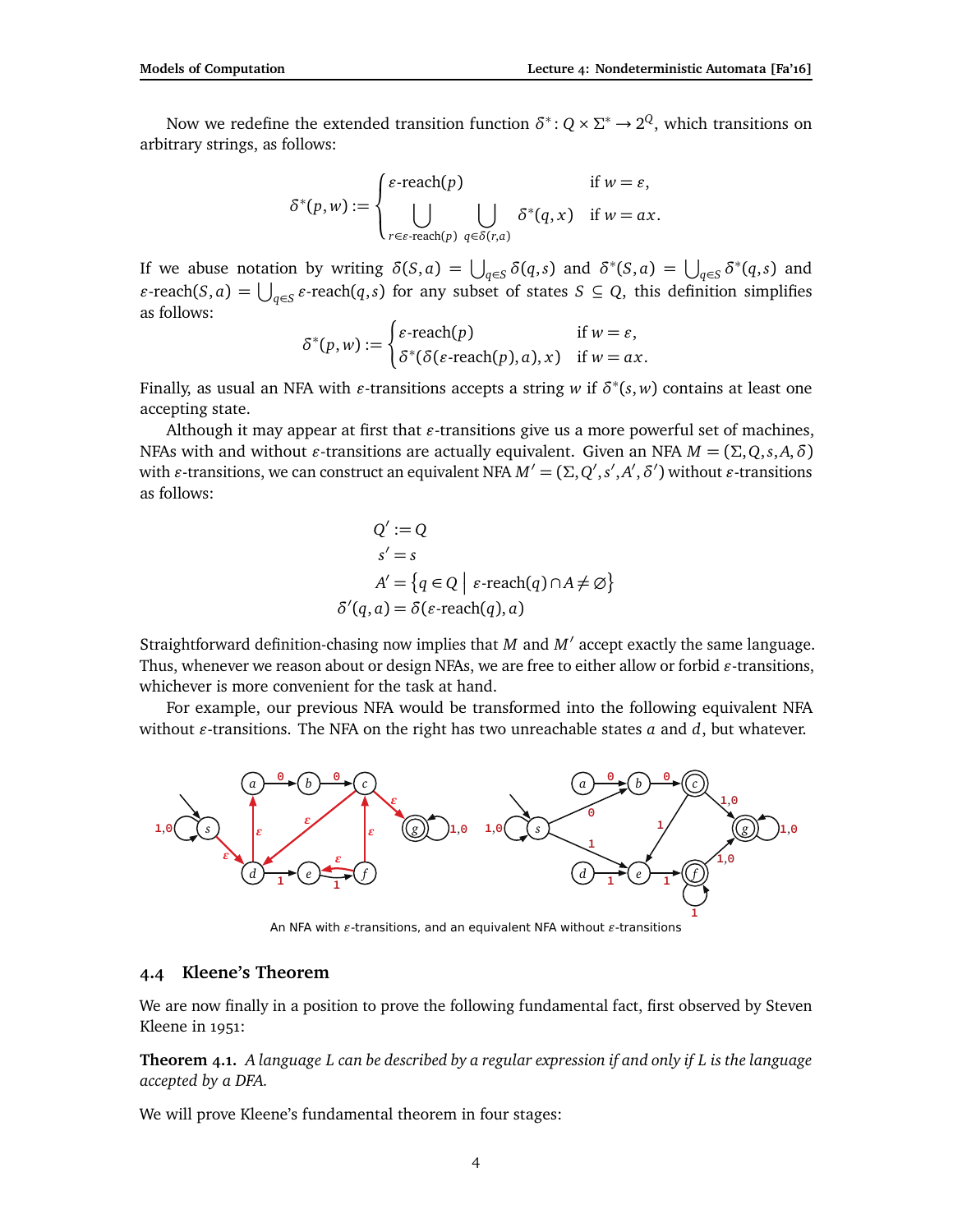- Every DFA can be transformed into an equivalent NFA.
- Every NFA can be transformed into an equivalent DFA.
- Every regular expression can be transformed into an equivalent NFA.
- Every NFA can be transformed into an equivalent regular expression.

The first of these four transformations is completely trivial; a DFA is just a special type of NFA where the transition function always returns a single state. Unfortunately, the other three transformations require a bit more work.

#### **4.5 DFA from NFAs: The Subset Construction**

In the parallel-thread model of NFA execution, an NFA does not have a single current state, but rather a *set* of current states. The evolution of this set of states is *determined* by a modified transition function  $\delta'$ :  $2^Q \times \Sigma \to 2^Q$ , defined by setting  $\delta'(P, a) := \bigcup_{p \in P} \delta(p, a)$  for any set of states  $P \subseteq Q$  and any symbol  $a \in \Sigma$ . When the NFA finishes reading its input string, it accepts if and only if the current set of states intersects the set *A* of accepting states.

This formulation makes the NFA completely deterministic! We have just shown that any NFA *M* = (Σ, *Q*, *s*, *A*, *δ*) is equivalent to a DFA  $M' = (\Sigma, Q', s', A', \delta')$  defined as follows:

$$
Q' := 2^Q
$$
  
\n
$$
s' := \{s\}
$$
  
\n
$$
A' := \{S \subseteq Q \mid S \cap A \neq \emptyset\}
$$
  
\n
$$
\delta'(q', a) := \bigcup_{p \in q'} \delta(p, a) \quad \text{for all } q' \subseteq Q \text{ and } a \in \Sigma.
$$

Similarly, any NFA with  $\varepsilon$ -transitions is equivalent to a DFA with the transition function

$$
\delta'(q',a) = \bigcup_{p \in q'} \bigcup_{r \in \varepsilon\text{-reach}(p)} \delta(r,a)
$$

for all  $q' \subseteq Q$  and  $a \in \Sigma$ . This conversion from NFA to DFA is often called the *subset construction*, but that name is somewhat misleading; it's not a "construction" so much as a change in perspective.

For example, the subset construction converts the 4-state NFA on the first page of this note into the following 16-state DFA. To simplify notation, I've named each DFA state using a simple string, omitting the braces and commas from the corresponding subset of NFA states; for example, DFA state *sbc* corresponds to the subset {*s*, *b*,*c*} of NFA states.



The 16-state DFA obtained from our first 4-state NFA by the subset construction. Only the five yellow states are reachable from the start state.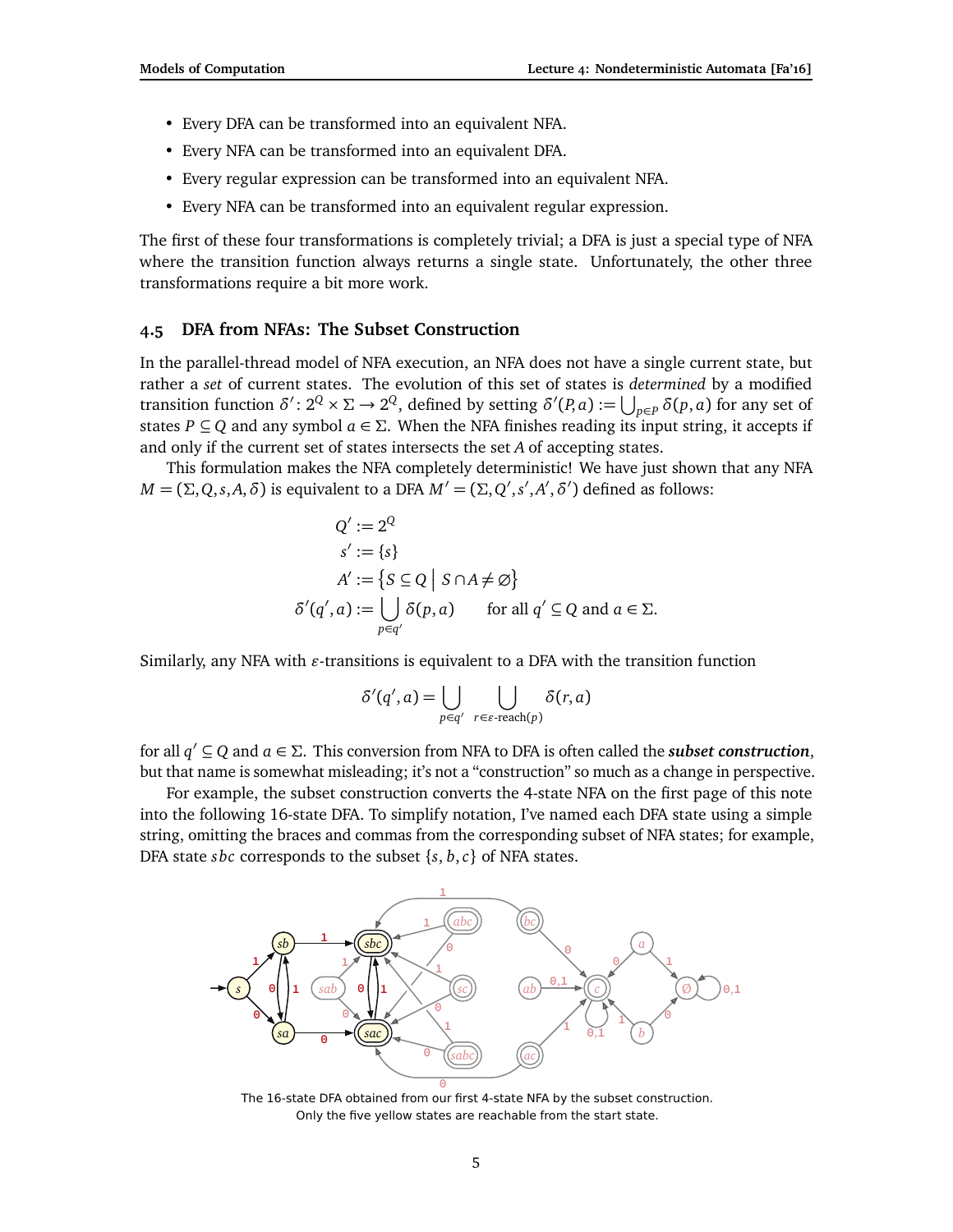An obvious disadvantage of this "construction" is that it (usually) leads to DFAs with far more states than necessary, in part because many states cannot even be reached from the start state. In the example above, there are eleven unreachable states; only five states are reachable from *s*.

#### **Incremental Subset Construction**

Instead of building the entire subset DFA and then discarding the unreachable states, we can avoid the unreachable states from the beginning by constructing the DFA incrementally, essentially by performing a breadth-first search of the DFA graph.

To execute this algorithm by hand, we prepare a table with |*Σ*| + 3 columns, with one row for each DFA state we discover. In order, these columns record the following information:

- The DFA state (as a subset of NFA states)
- The  $\varepsilon$ -reach of the corresponding subset of NFA states
- Whether the DFA state is accepting (that is, whether the  $\varepsilon$ -reach intersects  $A$ )
- The output of the transition function for each symbol in *Σ*.

We start with DFA-state *s* in the first row and first column. Whenever we discover an unexplored state in one of the last |*Σ*| columns, we copy it to the left column in a new row.

For example, given the NFA with  $\varepsilon$ -transitions from Section **??**, the standard subset construction would produce a DFA with 256 states, but the incremental subset construction produces an eleven-state DFA, described by the following table and illustrated on the next page. We would fill in the first row, for the starting DFA state *s*, as follows:

- The  $\varepsilon$ -reach of NFA state  $s$  is  $\{s, a, d\}$ , so we write *sad* in the first column.
- None of the NFA states {*s*, *a*, *d*} is an accepting state, so *s* is not an accepting state of the DFA; we *don't* check the second column.
- Next,  $\delta'({s, a, d}, 0) = \delta(s, 0) \cup \delta(a, 0) \cup \delta(d, 0) = {s} \cup {b} \cup \emptyset = {s, b}$ , so we write *sb* in the third column, and start a new row for the DFA state *sb*.
- Finally,  $\delta'({s, a, d}, 1) = \delta(s, 1) \cup \delta(a, 1) \cup \delta(d, 1) = {s} \cup \emptyset \cup \{e\} = {s, e}$ , so we write *se* in the fourth column, and start a new row for the DFA state *se*.

| q'   | $\varepsilon$ -reach $(q')$ | $q' \in A$ ? | $\delta'(q',\Theta)$ | $\delta'(q', 1)$ |
|------|-----------------------------|--------------|----------------------|------------------|
| S    | sad                         |              | sb                   | se               |
| sb   | sabd                        |              | sbc                  | se               |
| se   | sade                        |              | sb                   | sef              |
| sbc  | sabcdg                      |              | sbcg                 | seg              |
| sef  | sacdefg                     |              | sbg                  | sefg             |
| sbcg | sabcdg                      |              | sbcg                 | seg              |
| seg  | sadeg                       |              | sbg                  | sefg             |
| sbg  | sabdg                       |              | sbcg                 | seg              |
| sefg | sacdefg                     |              | sbg                  | sefg             |

Although it avoids unreachable states, the incremental subset algorithm still gives us a DFA with far more states than necessary, intuitively because it keeps looking for  $\theta\theta$  and 11 substrings even after it's already found one. After all, after the NFA finds both  $\theta\theta$  and  $11$  as substrings, it doesn't kill all the other parallel execution threads, because it *can't*. NFAs often have significantly fewer states than equivalent DFAs, but that efficiency also makes them kind of stupid.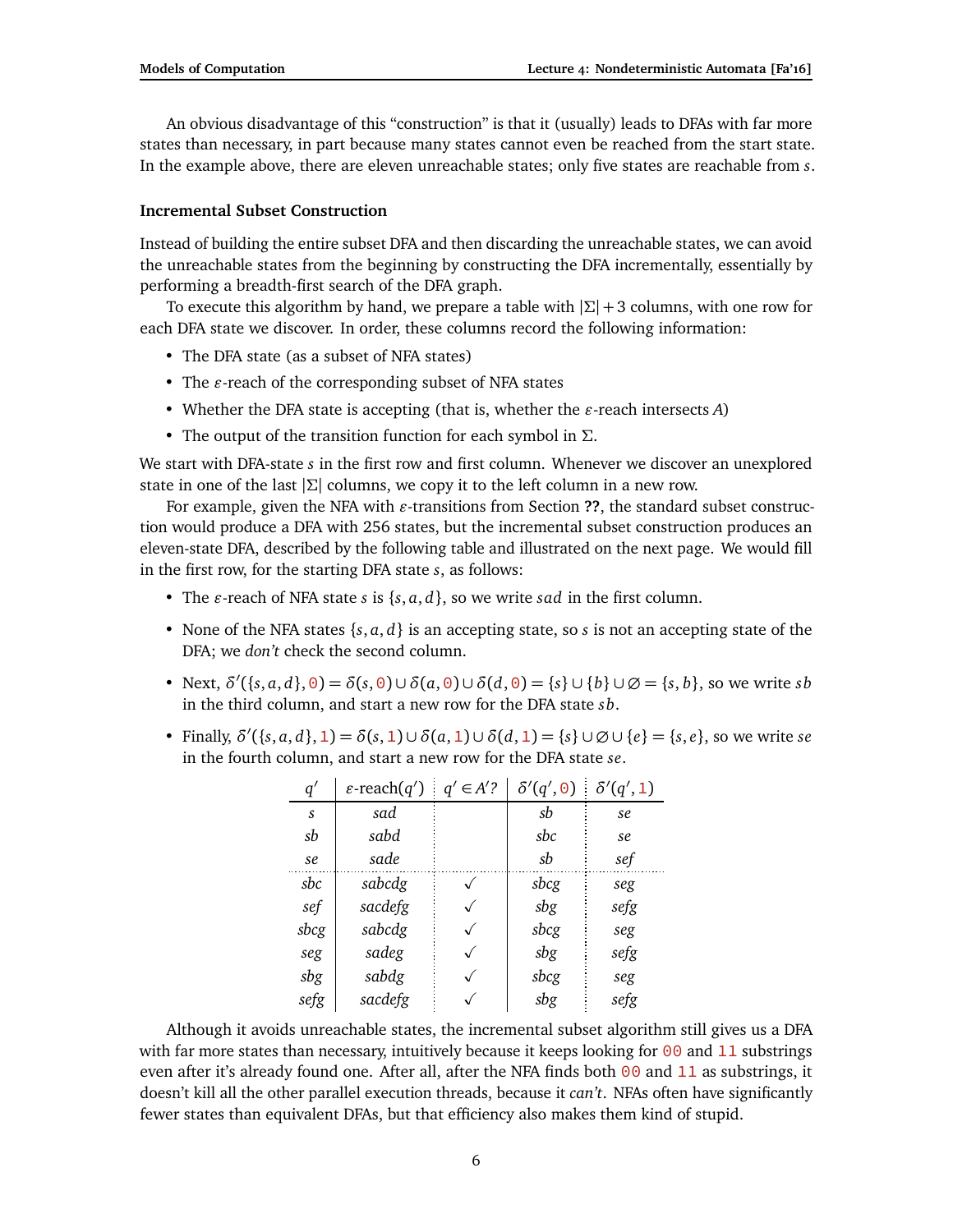

An eight-state NFA with  $\varepsilon$ -transitions, and the output of the incremental subset construction for that NFA.

### **4.6 NFAs from Regular Expressions: Thompson's Algorithm**

We now turn to the core of Kleene's theorem, which claims that regular languages (described by regular expressions) and automatic languages (accepted by finite-state automata) are the same.

**Lemma 4.2.** *Every regular language is accepted by a nondeterministic finite-state automaton.*

**Proof:** In fact, we will prove the following stronger claim: Every regular language is accepted by an NFA *with exactly one accepting state, which is different from its start state*. The following construction was first described by Ken Thompson in 1968. Thompson's algorithm actually proves a stronger statement: For any regular language *L*, there is an NFA that accepts *L* that has exactly one accepting state *t*, which is distinct from the starting state *s*.

Let *R* be an arbitrary regular expression over an arbitrary finite alphabet *Σ*. Assume that for any sub-expression *S* of *R*, the language described by *S* is accepted by an NFA with one accepting state distinct from its start state, which we denote pictorially by <del>≤</del> s ©. There are six cases to consider—three base cases and three recursive cases—mirroring the recursive definition of a regular expression.

- If  $R = \emptyset$ , then  $L(R) = \emptyset$  is accepted by the trivial NFA  $\triangleleft \emptyset$ .
- If *R* = *ε*, then *L*(*R*) = {*ε*} is accepted by a different trivial NFA  $\triangle \rightarrow \odot$ .
- If  $R = a$  for some symbol  $a \in \Sigma$ , then  $L(R) = \{a\}$  is accepted by the NFA  $\bigotimes^a \rightarrow \bigcirc$ . (The case where *R* is a single *string* with length greater than 1 reduces to the single-symbol case by concatenation, as described in the next case.)
- Suppose  $R = ST$  for some regular expressions *S* and *T*. The inductive hypothesis implies that the languages  $L(S)$  and  $L(T)$  are accepted by NFAs  $\leq S$  of and  $\leq T$  of espectively. Then  $L(R) = L(ST) = L(S) \cdot L(T)$  is accepted by the NFA  $\mathcal{L}(S) \rightarrow \mathcal{L}(T)$ , built by connecting the two component NFAs in series.
- Suppose  $R = S + T$  for some regular expressions S and T. The inductive hypothesis implies that the language  $L(S)$  and  $L(T)$  are accepted by NFAs  $\leq S \otimes$  and  $\leq T \otimes$ , respectively. Then  $L(R) = L(S + T) = L(S) \cup L(T)$  is accepted by the NFA <del> $\epsilon$ </del> *S T ε ε ε ε* , built by connecting the two component NFAs in parallel with new start and accept states.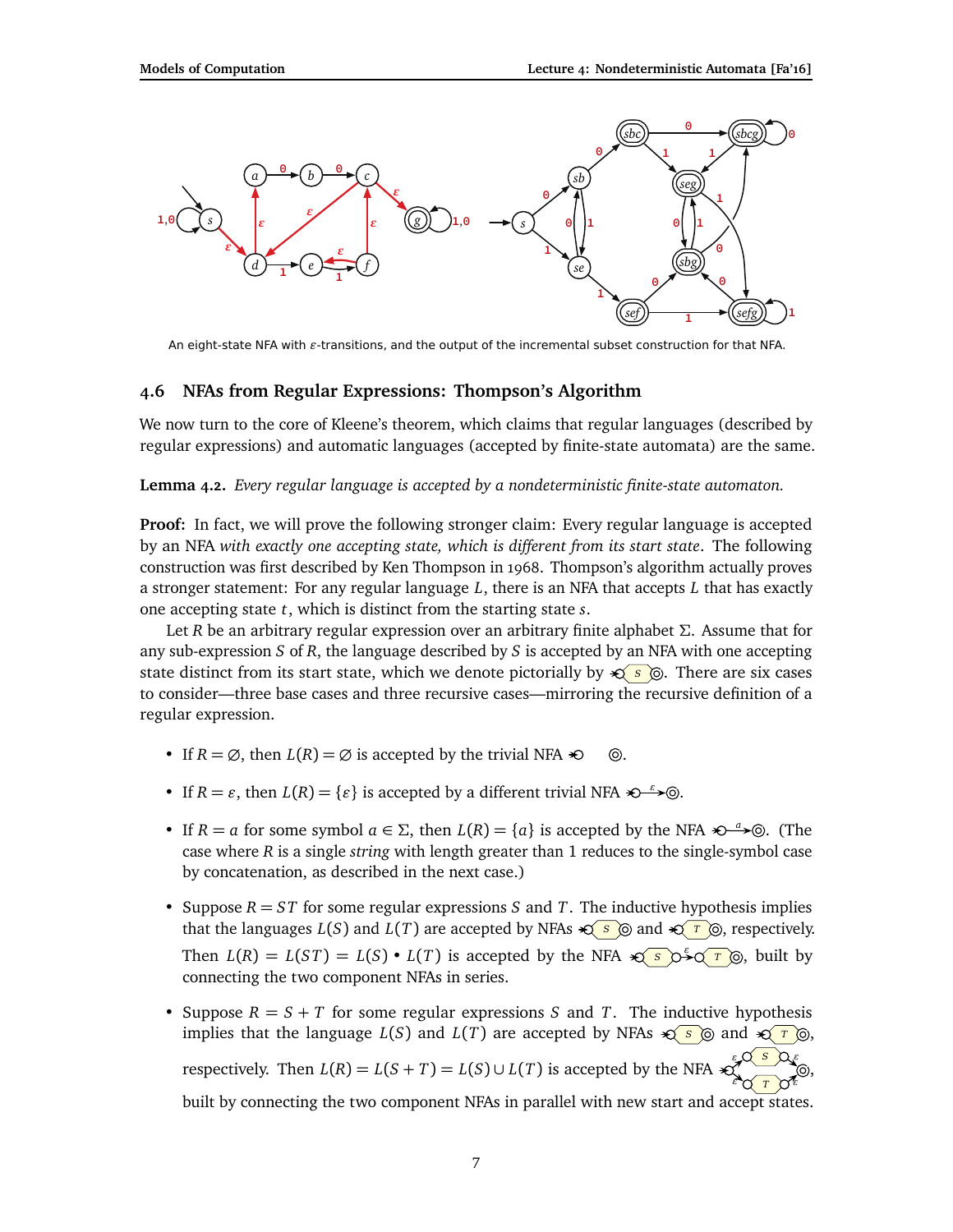• Finally, suppose  $R = S^*$  for some regular expression *S*. The inductive hypothesis implies that the language  $L(S)$  is accepted by an NFA  $\bigotimes$   $S$   $\bigotimes$ . Then the language  $L(R) = L(S^*) = L(S)^*$ 

is accepted by the NFA  $\ast$ *S ε ε ε ε* .

In all cases, the language *L*(*R*) is accepted by an NFA with one accepting state, which is different from its start state, as claimed.

As an example, given the regular expression  $(0+10^*1)^*$  of strings containing an even number of 1s, Thompson's algorithm produces a 14-state NFA shown on the next page. As this example shows, Thompson's algorithm tends to produce NFAs with many redundant states. Fortunately, just as there are for DFAs, there are algorithms that can reduce any NFA to an equivalent NFA with the smallest possible number of states.



The NFA constructed by Thompson's algorithm for the regular expression  $(0 + 10<sup>*</sup>1)<sup>*</sup>$ . The four non- $\varepsilon$ -transitions are drawn with with bold red arrows for emphasis.

Interestingly, applying the incremental subset algorithm to Thompson's NFA tends to yield a DFA with relatively *few* states, in part because the states in Thompson's NFA tend to have large  $\varepsilon$ -reach, and in part because relatively few of those states are the targets of non- $\varepsilon$ -transitions. Starting with the NFA shown above, for example, the incremental subset construction yields a DFA for the language  $(0 + 10<sup>*</sup>1)<sup>*</sup>$  with just five states:

|                  | $\varepsilon$ -reach $(q')   q' \in A'$ ? $\delta'(q', 0)   \delta'(q', 1)$ |   |   |
|------------------|-----------------------------------------------------------------------------|---|---|
| S                | sabjm                                                                       | κ | Θ |
| $\boldsymbol{k}$ | sabjklm                                                                     | k |   |
| $\mathcal{C}$    | cdegh                                                                       |   |   |
|                  | defgh                                                                       |   |   |
|                  | sabjilm                                                                     |   |   |
|                  |                                                                             |   | Θ |
|                  |                                                                             |   | Θ |

The DFA computed by the incremental subset algorithm from Thompson's NFA for  $(0 + 10<sup>*</sup>1)<sup>*</sup>$ .

This DFA can be further simplified to just two states, by observing that all three accepting states are equivalent, and that both non-accepting states are equivalent. But still, five states is pretty good, especially compared with the  $2^{13} = 8096$  states that the naïve subset construction would yield!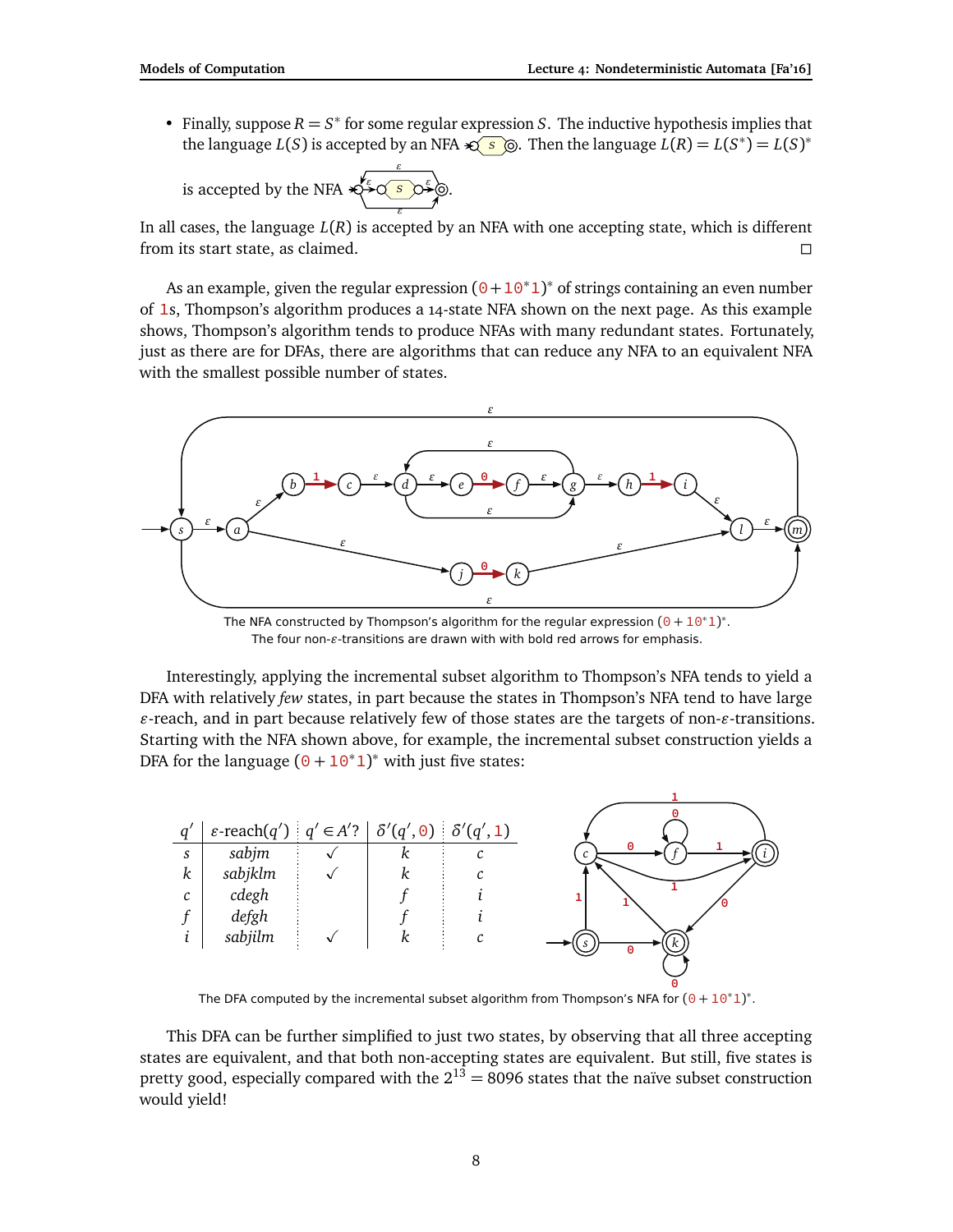## **4.7 Another Example**

Here is another example of all the algorithms we've seen so far, starting with the regular expression  $(0 + 1)^*(00 + 11)(0 + 1)^*$ , which describes the language accepted by our very first example NFA. Thompson's algorithm constructs the following 26-state monster:



Given this NFA as input, the incremental subset construction computes the following table, leading to a DFA with just nine states. Yeah, the  $\varepsilon$ -reaches get a bit ridiculous; unfortunately, this *is* typical for Thompson's NFA. As usual, the resulting DFA has far more states that necessary.

| q                 | $\varepsilon$ -reach $(q')$ | $\in$ A'? | $\delta'(q',\Theta)$ | $\delta'(q',1)$ |
|-------------------|-----------------------------|-----------|----------------------|-----------------|
| S                 | sabdghim                    |           | C1                   | en              |
| сj                | sabcdfghijkm                |           | cjl                  | en              |
| en                | sabedfghimno                |           | cj                   | enp             |
| cjl               | sabcdfghijklmqrtuwz         |           | c <sub>il</sub> v    | enx             |
| enp               | sabdefghimnopqrtuwz         |           | $c$ jv               | enpx            |
| c <sub>il</sub> v | sabcdfghijklmqrtuvwyz       |           | c <sub>il</sub> v    | enx             |
| enx               | sabdefghmnopqrtuwxyz        |           | $c$ jv               | enpx            |
| c <sub>j</sub> v  | sabcdfghijkmrtuvwyz         |           | cjlv                 | enx             |
| enpx              | sabdefghmnopqrtuwxyz        |           | $c\dot{\gamma}$      | enpx            |



The DFA computed by the incremental subset algorithm from Thompson's NFA for  $(0+1)^*(00+11)(0+1)^*$ .

## *?***4.8 Regular Expressions from NFAs: Han and Wood's Algorithm**

The only component of Kleene's theorem we still have to prove is that every language accepted by a DFA or NFA is regular. I'll describe a relatively recent argument that is (at least morally) equivalent to Kleene's 1951 proof, but using more modern standard notation.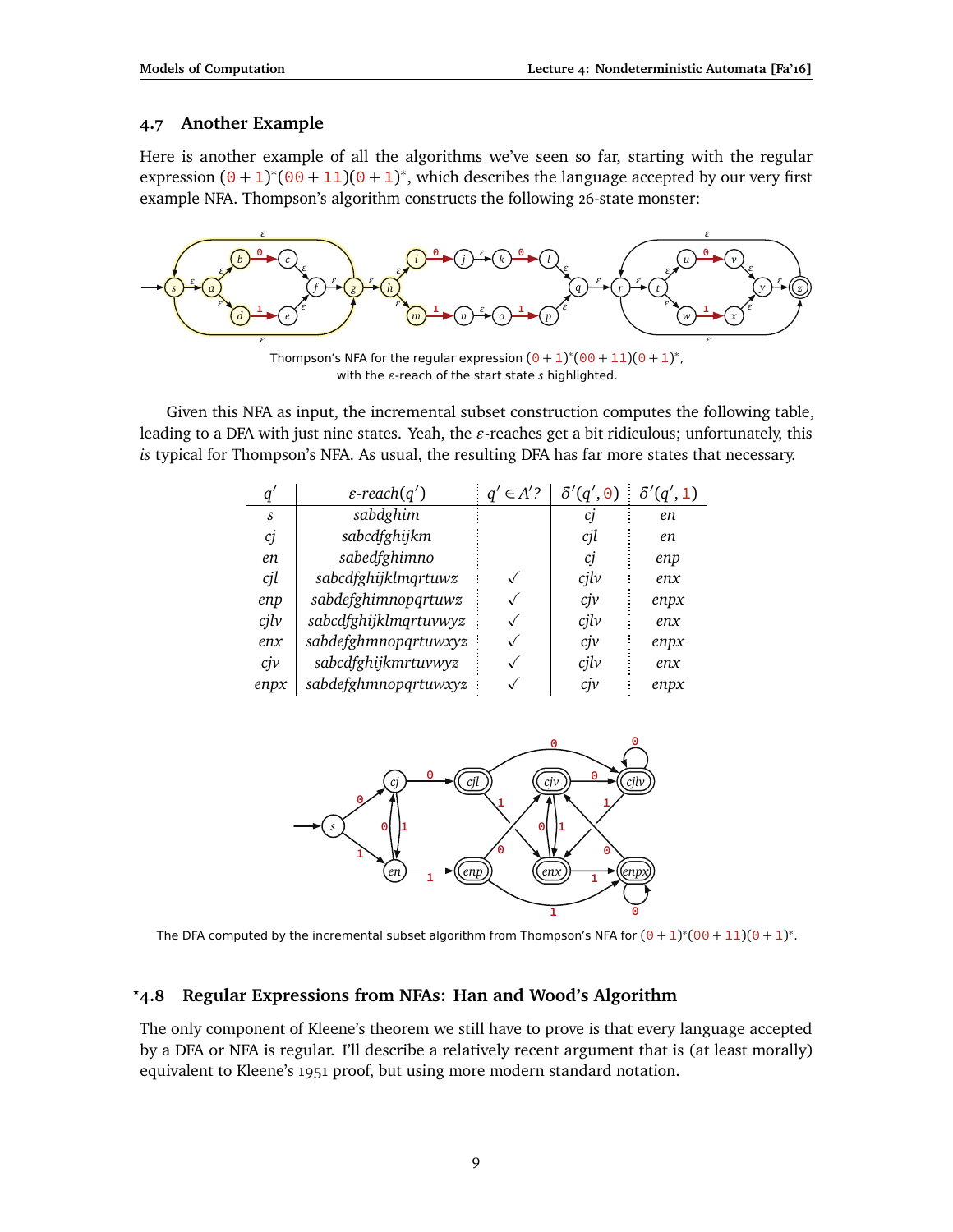As often happens, it is actually easier to prove a stronger result. We consider a natural generalization of NFAs called *expression automata*, introduced by Yo-Sub Han and Derick Wood in 2005[.²](#page-9-0) Formally, an expression automaton consists of the following components:

- A finite set *Σ* called the *input alphabet*
- Another finite set *Q* whose elements are called *states*
- A *start state*  $s \in Q$
- A single *terminal state*  $t \in Q \setminus \{s\}$
- A *transition function*  $R: (Q \setminus \{t\}) \times (Q \setminus \{s\}) \to Reg(\Sigma)$ , where  $Reg(\Sigma)$  is the set of regular expressions over *Σ*

Less formally, an expression automaton is a directed graph that includes a directed edge  $p \rightarrow q$ labeled with a regular expression  $R(p \rightarrow q)$ , from *every* vertex *p* to *every* vertex *q* (including  $q = p$ ), where by convention, we require that  $R(q\rightarrow s) = R(t\rightarrow q) = \emptyset$  for every vertex q.

We say that string *w* matches a transition  $p \rightarrow q$  if *w* matches the regular expression  $R(p \rightarrow q)$ . In particular, if  $R(p\rightarrow q) = \emptyset$ , then no string matches  $p\rightarrow q$ . More generally, *w* matches a sequence of states  $q_0 \rightarrow q_1 \rightarrow \cdots \rightarrow q_k$  if *w* matches the regular expression  $R(q_0 \rightarrow q_1) \cdot R(q_1 \rightarrow q_2) \cdot \cdots \cdot R(q_{k-1} \rightarrow q_k)$ . Equivalently,  $w$  matches the sequence  $q_0 \rightarrow q_1 \rightarrow \cdots \rightarrow q_k$  if either

- $w = \varepsilon$  and the sequence has only one state  $(k = 0)$ , or
- *w* = *xy* for some string *x* that matches the regular expression  $R(q_0 \rightarrow q_1)$  and some string *x* that matches the remaining sequence *g*  $\alpha$  and *g y* that matches the remaining sequence  $q_1 \rightarrow \cdots \rightarrow q_k$ .

An expression automaton *accepts* any string that matches at least one sequence of states that starts at *s* and ends at *t*. The *language* of an expression automaton *E* is the set of all strings that *E* accepts.

Expression automata are nondeterministic. A single string could match several (even infinitely many) state sequences that start with *s*, and it could match each of those state sequences in several different ways. A string is accepted if *at least one* of the state sequences it matches ends at *t*. Conversely, a string might match *no* state sequences; all such strings are rejected.

Two special cases of expression automata are already familiar. First, every regular language is clearly the language of an expression automaton with exactly two states. Second, with only minor modifications, any DFA or NFA can be converted into an expression automaton with trivial transition expressions. Thompson's algorithm can be used to transform any expression automaton into an NFA, by recursively expanding any nontrivial transition. To complete the proof of Kleene's theorem, we show how to convert any expression automaton into a regular expression by repeatedly deleting vertices.

#### **Lemma 4.3.** *Every expression automaton accepts a regular language.*

**Proof:** Let  $E = (Q, \Sigma, R, s, t)$  be an arbitrary expression automaton. Assume that any expression automaton with fewer states than *E* accepts a regular language. There are two cases to consider, depending on the number of states in *Q*:

• If  $Q = \{s, t\}$ , then trivially, *E* accepts the regular language  $R(s \rightarrow t)$ .

<span id="page-9-0"></span>²Yo-Sub Han\* and Derick Wood. The generalization of generalized automata: Expression automata. *International Journal of Foundations of Computer Science* 16(3):499–510, 2005.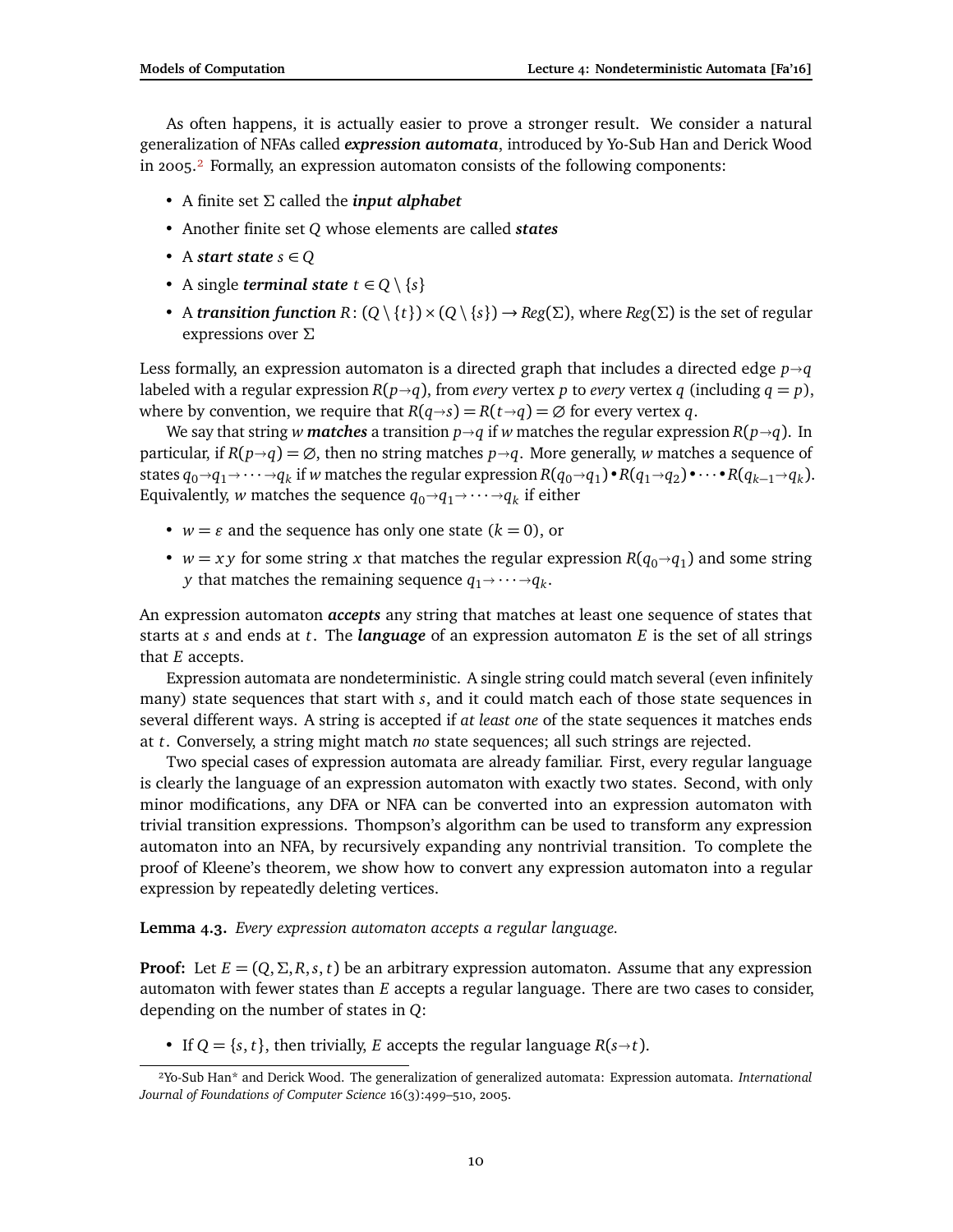• On the other hand, suppose there is a state  $q \in Q \setminus \{s, t\}$ . We modify the automaton, without changing its language, so that state *q* is redundant and can be removed. Define a new transition function  $R' : Q \times Q \rightarrow Reg(\Sigma)$  by setting

$$
R'(p\rightarrow r):=R(p\rightarrow r)+R(p\rightarrow q)R(q\rightarrow q)^*R(q\rightarrow r).
$$

With this modified transition function in place, any string *w* that matches the sequence  $p \rightarrow q \rightarrow q \rightarrow \cdots \rightarrow q \rightarrow r$  with any number of *q*'s also matches the single transition  $p \rightarrow r$ . Thus, by induction, if *w* matches a sequence of states, it also matches the subsequence obtained by removing all *q*'s. Let *E'* be the expression automaton with states  $Q' = Q \setminus \{q\}$  that uses this modified transition function *R'*. This new automaton accepts exactly the same strings as the original automaton *E*. Because  $E'$  has fewer states than  $E$ , the inductive hypothesis implies E<sup>'</sup> accepts a regular language.

In both cases, we conclude that *E* accepts a regular language.

This proof can be mechanically translated into an algorithm to convert any NFA—in particular, any DFA—into an equivalent regular expression. The figure below shows this algorithm in action, on a DFA that accepts the binary representations of non-negative integers divisible by 3, possibly with extra leading 0s. (State *i* means the binary number we've read so far is congruent to  $i$  mod 3.) First we convert the DFA into an expression automaton by adding a new accept state. (We don't need to add a new start state, because there are no transitions the original start state *s*.) Then we remove state 2, then state 0, and finally state 1, updating the transition expressions between any remaining states at each iteration. For the sake of clarity, edges  $p \rightarrow q$  with  $R(p \rightarrow q) = \emptyset$  are omitted from the figures. The final regular expression  $00^* + (00^*1 + 1)(10^*1 + 01^*0)^*10^*$  can be slightly simplified to  $00^* + 0^*1(10^*1 + 01^*0)^*10^*$ , which is precisely the regular expression we gave for this language back in Lecture Note 2!



Converting a DFA into an equivalent regular expression using Han and Wood's algorithm.

Given an NFA with *n* states (including *s* and *t*), Han and Wood's algorithm iteratively removes *n* − 2 states, updating *O*(*n*<sup>2</sup>) transition expressions in each iteration. If the concatenation and Kleene star operations could be performed in constant time, the resulting algorithm would run in  $O(n^3)$  time. However, in the worst case, the transition expressions grows in length by roughly a factor of 4 in each iteration, so the final expression has length  $\Theta(4^n)$ . If we insist on representing the expressions as explicit strings, the worst-case running time is actually *Θ*(4 *n* ).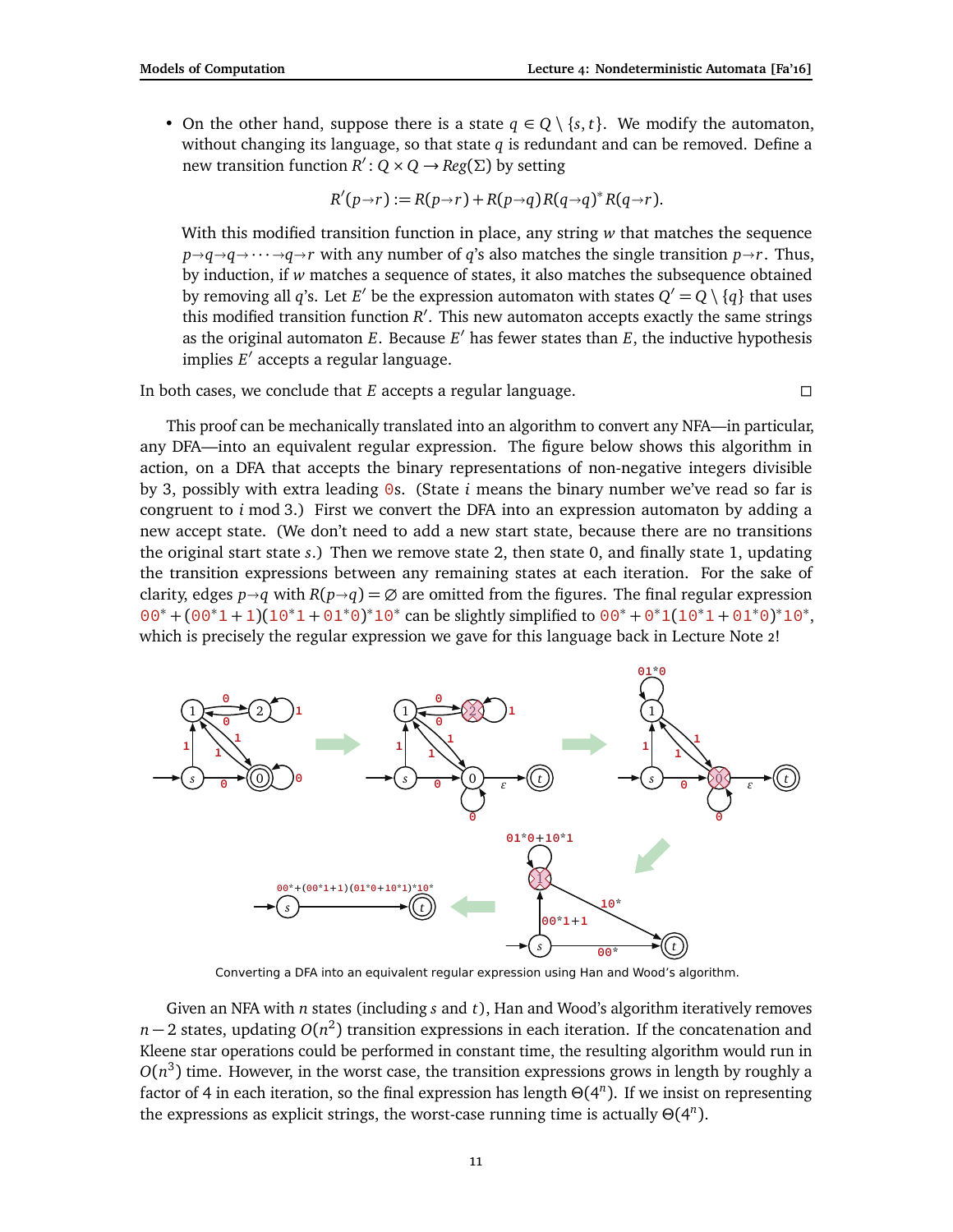## **4.9 Functions of Regular Languages**

 $\star \star \star$  English!

**Lemma 4.4.** *For any regular language L, the language*  $L^R = \{w^R \mid w \in L\}$  *is also regular.* 

**Lemma 4.5.** *For any regular language L, the language half*( $L$ ) :=  $\{w \mid ww \in L\}$  *is also regular.* 

**Proof:** Let  $M = (\Sigma, Q, s, A, \delta)$  be an arbitrary DFA that accepts *L*.

Intuitively, our new NFA M' reads its input string w and somehow needs to simulate the original DFA *M* reading the input string *ww*. Our overall strategy has three parts:

- First  $M'$  non-deterministically *guesses* the state  $h = \delta^*(s, w)$  that  $M$  reaches after reading input *w*. (We can't just run *M* on input *w* to compute the correct state *h*, because that would consume the input string!)
- Then *M'* simultaneously run two copies of *M* (using a product construction): a "left" copy starting at *s* and a "right" copy starting at the (guessed) halfway state *h*.
- Finally, when *M'* is done reading *w*, it accepts if and only if the first copy of *M* actually stopped in state *h* (so our initial guess was correct) and the second copy of *M* stopped in an accepting state. That is, *M'* accepts if and only if  $h = \delta^*(s, w)$  and  $\delta^*(h, w) \in A$ .

To implement this strategy,  $M'$  needs to maintain *three* states of  $M$ : the state of the left copy of *M*, the guess *h* for the halfway state, and the state of the right copy of *M*. The first and third states evolve according to the transition function  $\delta$ , but the second state never changes. Finally, to implement the non-deterministic guessing, M' includes a special start state s' with  $\varepsilon$ -transitions to every triple of the form  $(s, h, h)$ .

Summing up, our new NFA  $M' = (\Sigma, Q', s', A', \delta')$  is formally defined as follows.

$$
Q' = (Q \times Q \times Q) \cup \{s'\}
$$
  
\n
$$
A' = \{(h, h, q) | h \in Q \text{ and } q \in A\}
$$
  
\n
$$
\delta'(s', \varepsilon) = \{(s, h, h) | h \in Q\}
$$
  
\n
$$
\delta'(s', a) = \emptyset \qquad \text{for all } a \in \Sigma
$$
  
\n
$$
\delta'((p, h, q), \varepsilon) = \emptyset \qquad \text{for all } p, h, q \in Q
$$
  
\n
$$
\delta'((p, h, q), a) = \{(\delta(p, a), h, \delta(q, a))\} \qquad \text{for all } p, h, q \in Q \text{ and } a \in \Sigma
$$

 $\Box$ 

### **Exercises**

- 1. For each of the following regular expressions, describe or draw two finite-state machines:
	- An NFA that accepts the same language, constructed using Thompson's algorithm.
	- An equivalent DFA, built from the previous NFA using the incremental subset construction. For each state in your DFA, identify the corresponding subset of states in your NFA. Your DFA should have no unreachable states.

(a) 
$$
(01+10)^*(0+1+\varepsilon)
$$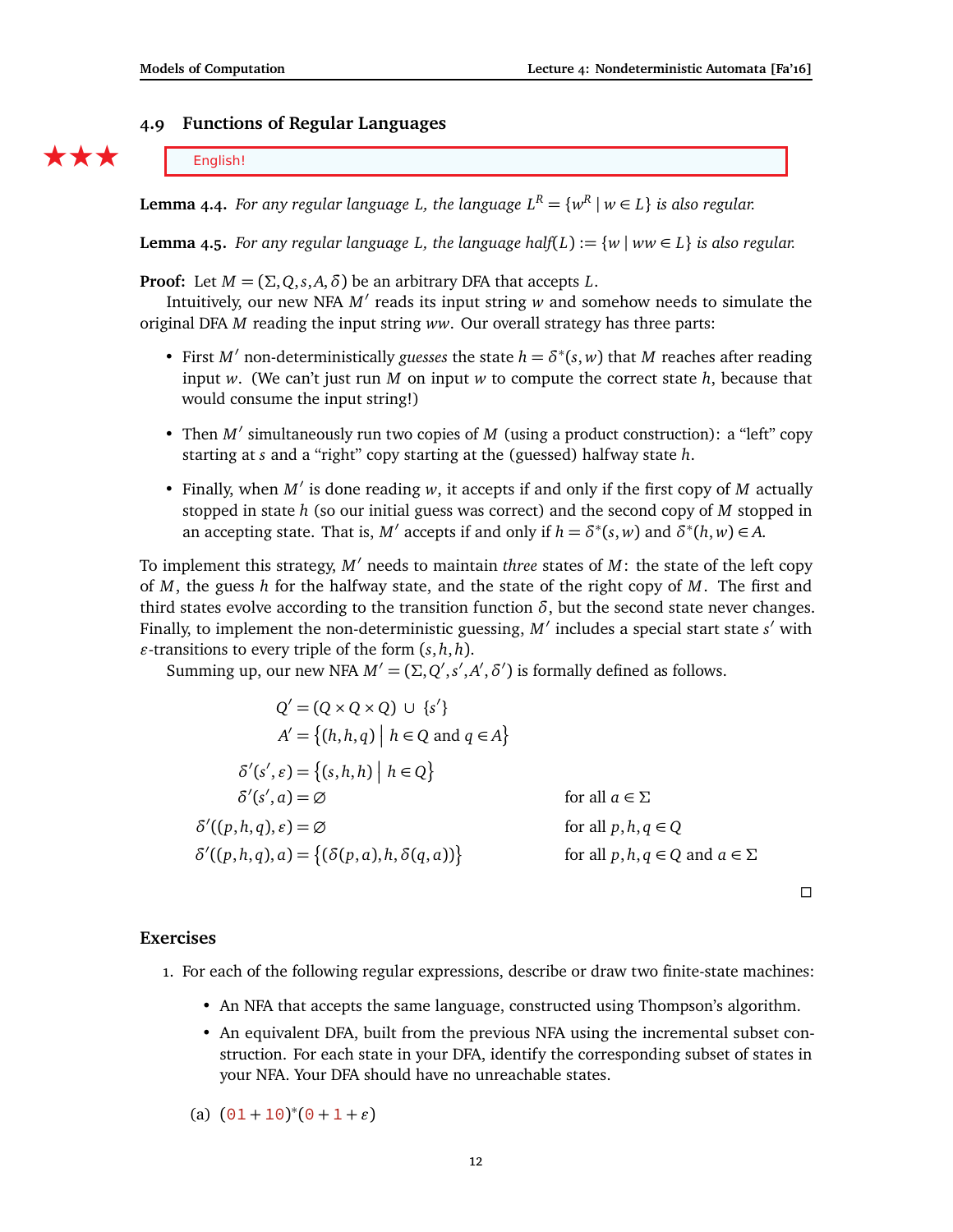- (b)  $(\varepsilon + 1)(01)^*(\varepsilon + 0)$
- (c)  $1^* + (10)^* + (100)^*$
- (d)  $(\varepsilon + 0 + 00)(1 + 10 + 100)^*$
- (e)  $((0 + 1)(0 + 1))^*$
- (f)  $\varepsilon + \Theta(0+1)^* + 1(1+\Theta)^*$
- 2. Let *L* ⊆ *Σ* <sup>∗</sup> be an arbitrary regular language. Prove that the following languages are regular. Assume # ∈ *Σ*.
	- (a)  $censor(L) := \{ \#^{|w|} \mid w \in L \}$
	- (b)  $dehash(L) = \{dehash(w) \mid w \in L\}$ , where  $dehash(w)$  is the subsequence of *w* obtained by deleting every #.
	- (c)  $\text{insert}(L) := \{x \# y \mid xy \in L\}.$
	- (d)  $delete(L) := \{ xy \mid x \# y \in L \}.$
	- (e)  $\text{prefix}(L) := \{x \in \Sigma^* \mid xy \in L \text{ for some } y \in \Sigma^*\}$
	- (f)  $\text{suffix}(L) := \{ y \in \Sigma^* \mid xy \in L \text{ for some } x \in \Sigma^* \}$
	- (g) *substring*(*L*) := { $y \in \Sigma^* \mid xyz \in L$  for some  $x, z \in \Sigma^*$ }
	- (h) *superstring*(*L*) := { $xyz | y \in L$  and  $x, z \in \Sigma^*$ }
	- (i)  $cycle(L) := \{ xy \mid x, y \in \Sigma^* \text{ and } yx \in L \}$
	- (i) *prefmax* $(L) := \{x \in L \mid x \vee \in L \iff y = \varepsilon\}.$
	- (k)  $\text{summin}(L) := \{ xy \in L \mid y \in L \iff x = \varepsilon \}.$
	- (1) *everyother*(*L*) := {*everyother*(*w*) |  $w \in L$ }, where *everyother*(*w*) is the subsequence of *w* containing every other symbol. For example, *everyother*(EVERYOTHER) = VROHR.
	- $(m)$  *rehtoyreve* $(L) := \{w \in \Sigma^* \mid \text{everyother}(w) \in L\}.$
	- (n) *subseq*( $L$ ) := { $x \in \Sigma^*$  |  $x$  is a subsequence of some  $y \in L$ }
	- (o) *superseq*( $L$ ) := { $x \in \Sigma^*$  | some  $y \in L$  is a subsequence of  $x$ }
	- (p)  $left(L) := \{x \in \Sigma^* \mid xy \in L \text{ for some } y \in \Sigma^* \text{ where } |x| = |y|\}$
	- (q)  $\text{right}(L) := \{ y \in \Sigma^* \mid xy \in L \text{ for some } x \in \Sigma^* \text{ where } |x| = |y| \}$
	- (r)  $middle(L) := \{ y \in \Sigma^* \mid xyz \in L \text{ for some } x, z \in \Sigma^* \text{ where } |x| = |y| = |z| \}$
	- (s)  $half(L) := \{w \in \Sigma^* \mid ww \in L\}$
	- (t)  $third(L) := \{w \in \Sigma^* \mid www \in L\}$
	- (u)  $\text{palin}(L) := \{ w \in \Sigma^* \mid ww^R \in L \}$
	- (v)  $drome(L) := \{w \in \Sigma^* \mid w^Rw \in L\}$
	- $\mathcal{X}(w)$  *sqrt*(*L*) := { $x \in \Sigma^* \mid xy \in L$  for some  $y \in \Sigma^*$  such that  $|y| = |x|^2$ }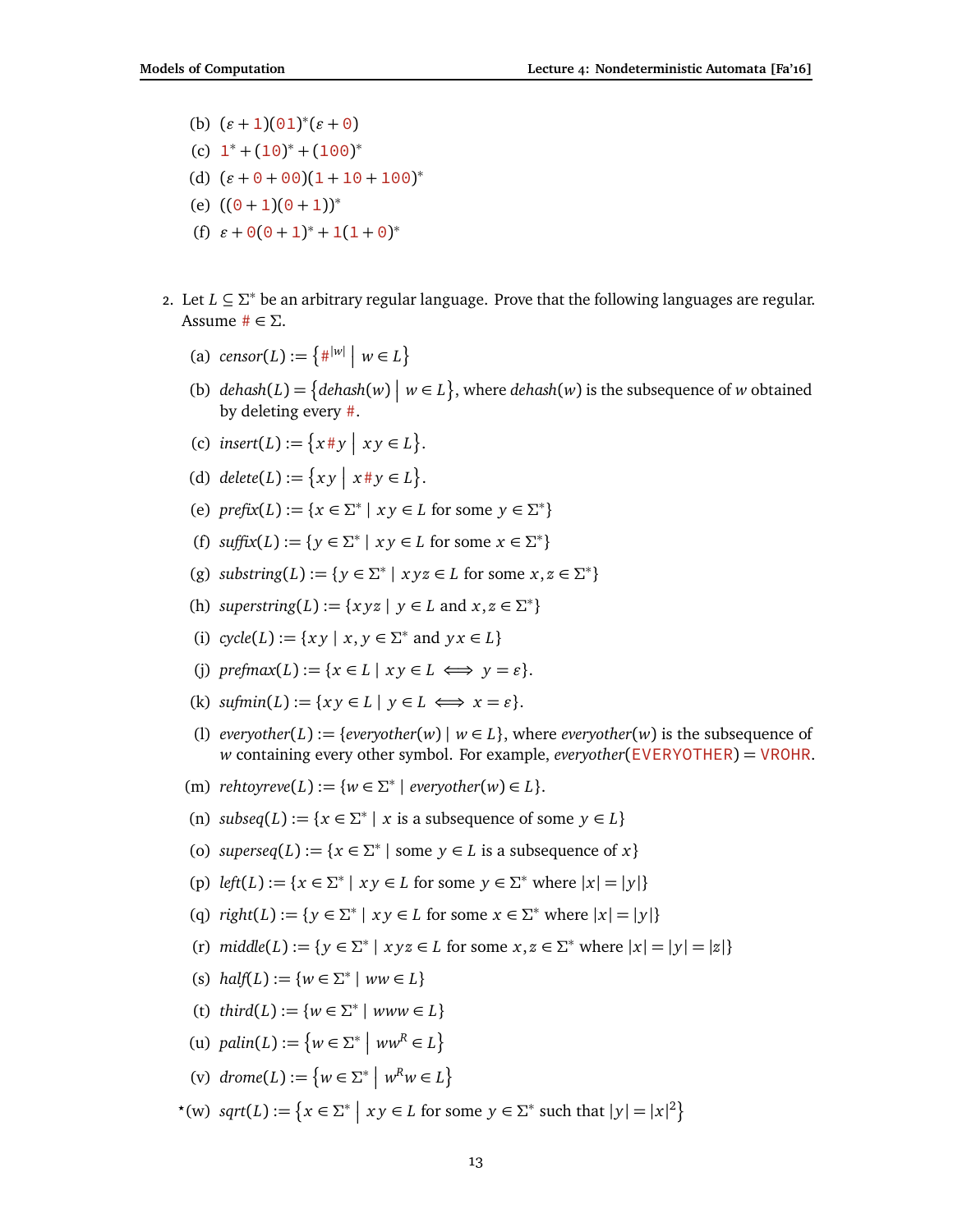- $\mathcal{P}^*(x) \log(L) := \left\{ x \in \Sigma^* \mid xy \in L \text{ for some } y \in \Sigma^* \text{ such that } |y| = 2^{|x|} \right\}$
- $f(y) \text{ } f \text{log}(L) := \left\{ x \in \Sigma^* \mid xy \in L \text{ for some } y \in \Sigma^* \text{ such that } |y| = F_{|x|} \right\}, \text{ where } F_n \text{ is the }$ *n*th Fibonacci number.
- *?*3. Let *L* ⊆ *Σ* <sup>∗</sup> be an arbitrary regular language. Prove that the following languages are regular.
	- (a) *somerep* $(L) := \{ w \in \Sigma^* \mid w^n \in L \text{ for some } n \geq 0 \}$
	- (b)  $allreps(L) := \{w \in \Sigma^* \mid w^n \in L \text{ for every } n \ge 0\}$
	- (c)  $manyreps(L) := \{w \in \Sigma^* \mid w^n \in L \text{ for infinitely many } n \geq 0\}$
	- (d)  $fewreps(L) := \{w \in \Sigma^* \mid w^n \in L \text{ for finitely many } n \ge 0\}$
	- (e) *powers*(*L*) :=  $\{w \in \Sigma^* \mid w^{2^n} \in L \text{ for some } n \ge 0\}$
	- ★ (f) *whatthe<sub>N</sub>*(*L*) := { $w \in \Sigma^*$  |  $w^n \in L$  for some  $n \in N$ }, where *N* is an *arbitrary* fixed set of non-negative integers. *[Hint: You only have to prove that an accepting NFA exists; you don't have to describe how to construct it.]*

*[Hint: For each of these languages, there is an accepting NFA with at most q q states, where q is the number of states in some DFA that accepts L.]*

- **★**<sub>4</sub>. Let *L* ⊆  $\Sigma^*$  be an arbitrary regular language. Prove that the following languages are regular.
	- (a)  $\text{repsqrt}(L) = \{ w \in \Sigma^* \mid w^{|w|} \in L \}.$
	- (b)  $replog(L) = \{ w \in \Sigma^* \mid w^{2^{|w|}} \in L \}.$
	- (c)  $replog(L) = \{ w \in \Sigma^* \mid w^{F_{|w|}} \in L \}$ , where  $F_n$  is the *n*th Fibonacci number.

*(Hint: The NFAs for these languages use a LOT of states. Let*  $M = (\Sigma, Q, s, A, \delta)$  be a DFA *that accepts L. Imagine that you somehow know*  $\delta^*(q, w)$  *in advance, for every state*  $q \in Q$ *. Ha, ha, ha! Mine is an evil laugh!]*

- 5. A *Moore machine* is a variant of a finite-state automaton that produces output; Moore machines are sometimes called finite-state *transducers*. For purposes of this problem, a Moore machine formally consists of six components:
	- A finite set Σ called the input alphabet
	- A finite set *Γ* called the output alphabet
	- A finite set *Q* whose elements are called states
	- A start state  $s \in Q$
	- A transition function  $\delta$ :  $Q \times \Sigma \rightarrow Q$
	- An output function *ω*: *Q* → *Γ*